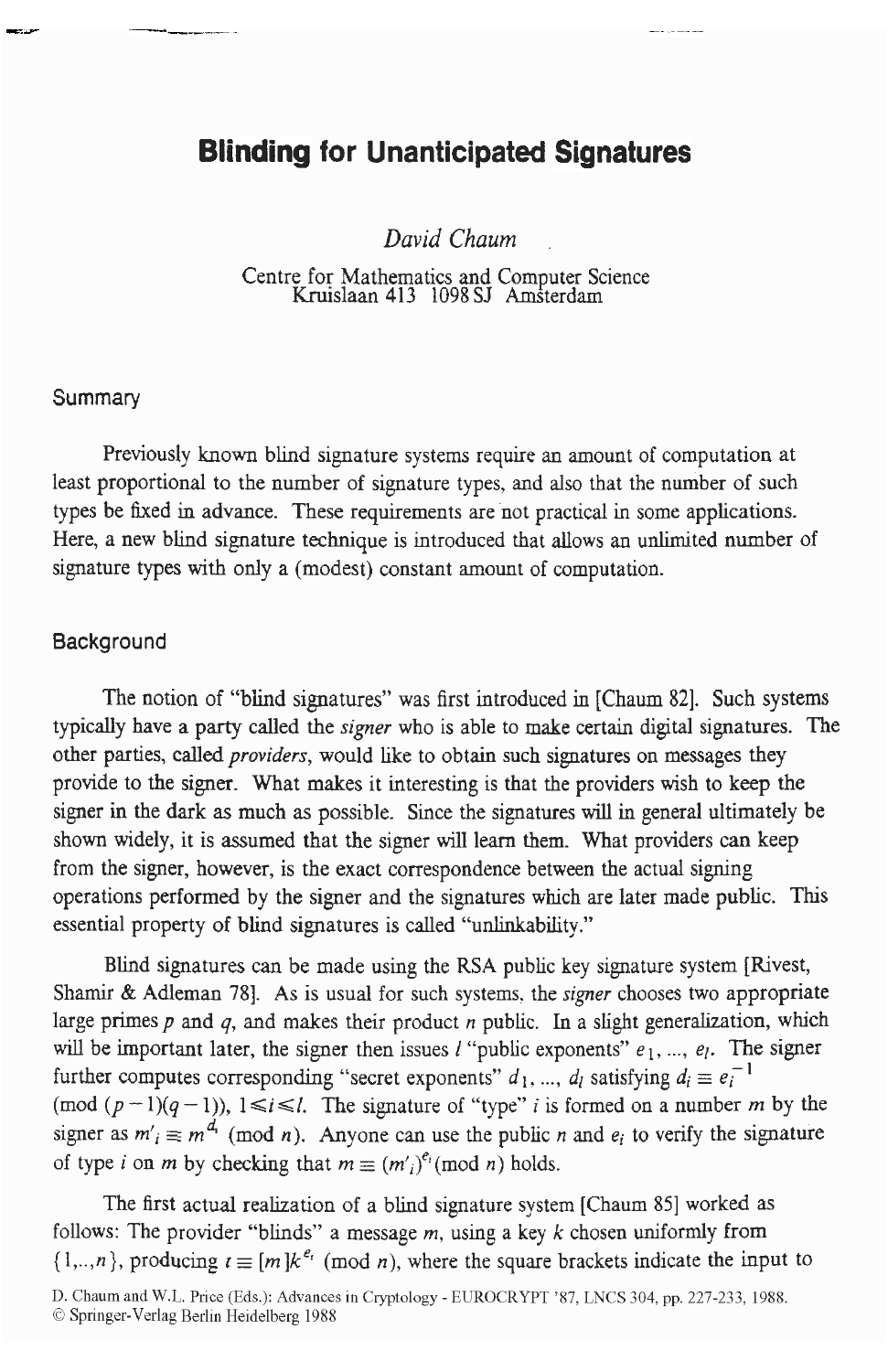the transformation. The signing of *t* yields  $t' \equiv [mk^{e_i}]^{d_i} \equiv m^{d_i} k \pmod{n}$ . Then the provider "unblinds" this returned *t'* by forming  $m'_i \equiv [m^{a_i}k]k^{-1} \equiv m^{a_i} \pmod{n}$ . It is easy to see informally why the unlinkability property mentioned above holds. The signer knows two sets: the set of signed blinded messages *f* (or equivalently to the signer, *t)* and the set of signed messages  $m'_i$  (or equivalently,  $m_i$ ). For any particular *t'* and  $m'_i$  that the signer suspects might correspond, the signer is able to determine exactly one  $k \equiv t'm'^{-1}$ (mod *n)* that would have been the provider's secret blinding key if they did in fact correspond. But since the *k's* are chosen independently and uniformly by the providers, the signer learns nothing about whether any guessed correspondence holds.

Notice that a provider must "anticipate" the particular  $d_i$  that will be used by the signer. It is possible, though computationally expensive, for the provider to actually anticipate a few  $d_i$  at once by forming  $t \equiv mr^{e_1e_2} \pmod{n}$  for example, and being able to unblind in case of signature with *d<sub>1</sub>* or *d<sub>2</sub>* by forming  $m'_{1} \equiv (mr^{e_1e_2})^{d_1} r^{-e_2} \pmod{n}$  or  $m'_2 \equiv (mr^{e_1e_2})^{d_2}$   $r^{-e_1} \pmod{n}$ , depending on whether *d*<sub>1</sub> or *d*<sub>2</sub> was used to sign, respectively. But such an approach becomes prohibitively computation intensive as the number **of** alternatives increases: in general it requires the provider to perform more than one multiplication for each alternative anticipated **(since** each e, should have a distinct prime factor, otherwise some signatures can be made from others). Such effort required to anticipate all possible signatures may not be practical, and is also undesirable because the maximal extent of a system has to be fixed initially and effort proportional to this **limiting** size must be *carried* out during every blinding. Such an approach of course becomes impossible in practice when the number of alternatives is too large or when the alternatives are not known in advance of blinding.

system described in [Chaum 851. This would allow customers of the bank providing a system to each supply a large number of blinded items when their accounts are opened, without the customers knowing in advance whch particular type of signature will later be applied by the bank. Not only can this provide economy of data transfer, but it protects the bank's customers from being able to (and hence from being coerced into) making payments that they cannot later trace. When the bank ultimately issues signed notes, its choice of signature type may be used, for example, to encode denominations and expiration dates. Another application of blind signatures is to credential systems. In these, each different kind of credential a person receives is encoded as a digital signature of a corresponding type formed on a blinded copy of the person's "digital pseudonym" used with the signer [Chaum 85; Chaum & Evertse 86]. There may be a great many different kinds of basic and more detailed credentials, and the future requirement for such credentials could be difficult to anticipate. Thus there appears to be a substantial need for blind signatures that are unblindable even after an unanticipated signature type **has**  been applied. The ability to anticipate a large number of signature types can benefit the payment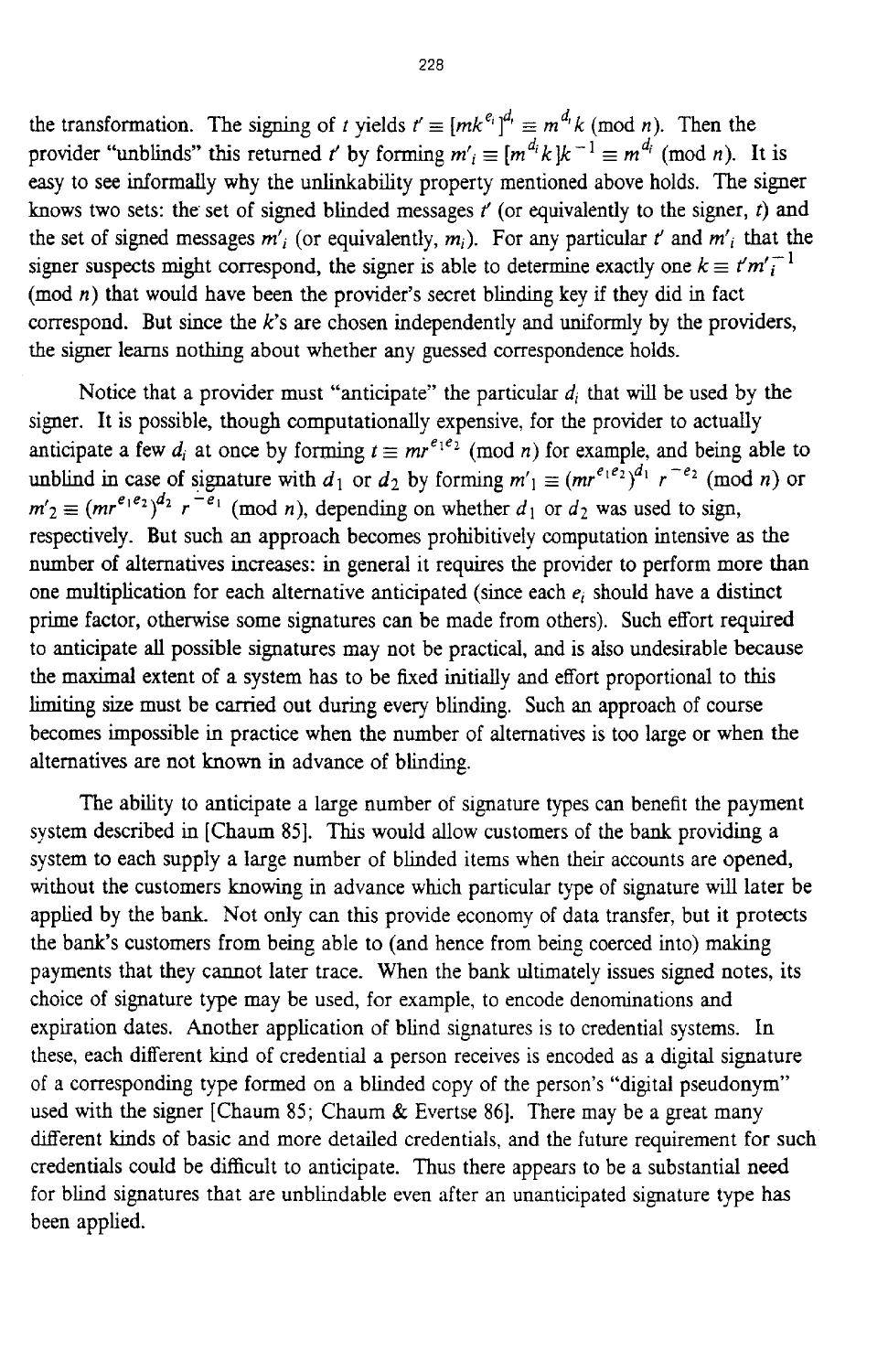## **Blind unanticipated signature protocols**

The new blind signature protocols presented here are based on the use of certain units (of the residue classes modulo  $N$ ) called *generators*. These will be made public in advance, and their signatures will also be made public by the signer. Unlinkability requires that the group they generate contains all messages  $m$  (otherwise certain linkings are easily ruled out because there is no  $k$  capable of causing them). Depending on how **this** requirement is ensured, as will be described later, the blind unanticipated signature protocol will have one of three forms.

In the first and simplest form of these protocols, the following congruences hold:

 $t \equiv [m]g^k \pmod{n}$  $t' \equiv [mg^k]^{\frac{d_i}{d}} \pmod{n}$ 

$$
m' \equiv [(mg^k)^{d_i}]g^{-d_i k} \pmod{n},
$$

where: *m* is the message to be blinded; *t* is the blinded form of the message;  $t'$  the signature computed for  $t$ ;  $m'$  the unblinded signed  $m$ ;  $g$  the generator;  $n$  the publicly known modulus;  $e_i$  and  $d_i$  the public and private signature exponents, respectively; and  $k$ the provider's secret blinding key, say chosen uniformly from  $\{1, \dots, n^2\}$ . The square brackets again show the input to the transformation whose output is shown on the lefthand-side, and thus they define the function of each of the three transformations in the order shown: blinding, **signing,** and unblinding.

In the second form of the protocol, the following congruences hold:

$$
t \equiv [m] g^{k_1} k_2 \pmod{n}
$$

$$
t' \equiv [mg^{k_1} k_2]^{d_i} \pmod{n}
$$

$$
m' \equiv [(mg^{k_1}k_2)^{d_i}]g^{-d_i k_1}k_2 \pmod{n},
$$

where blinding key  $k_1$  is chosen as k was above, but blinding key  $k_2$  is chosen uniformly only from the pair  $\{1, n-1\}$ .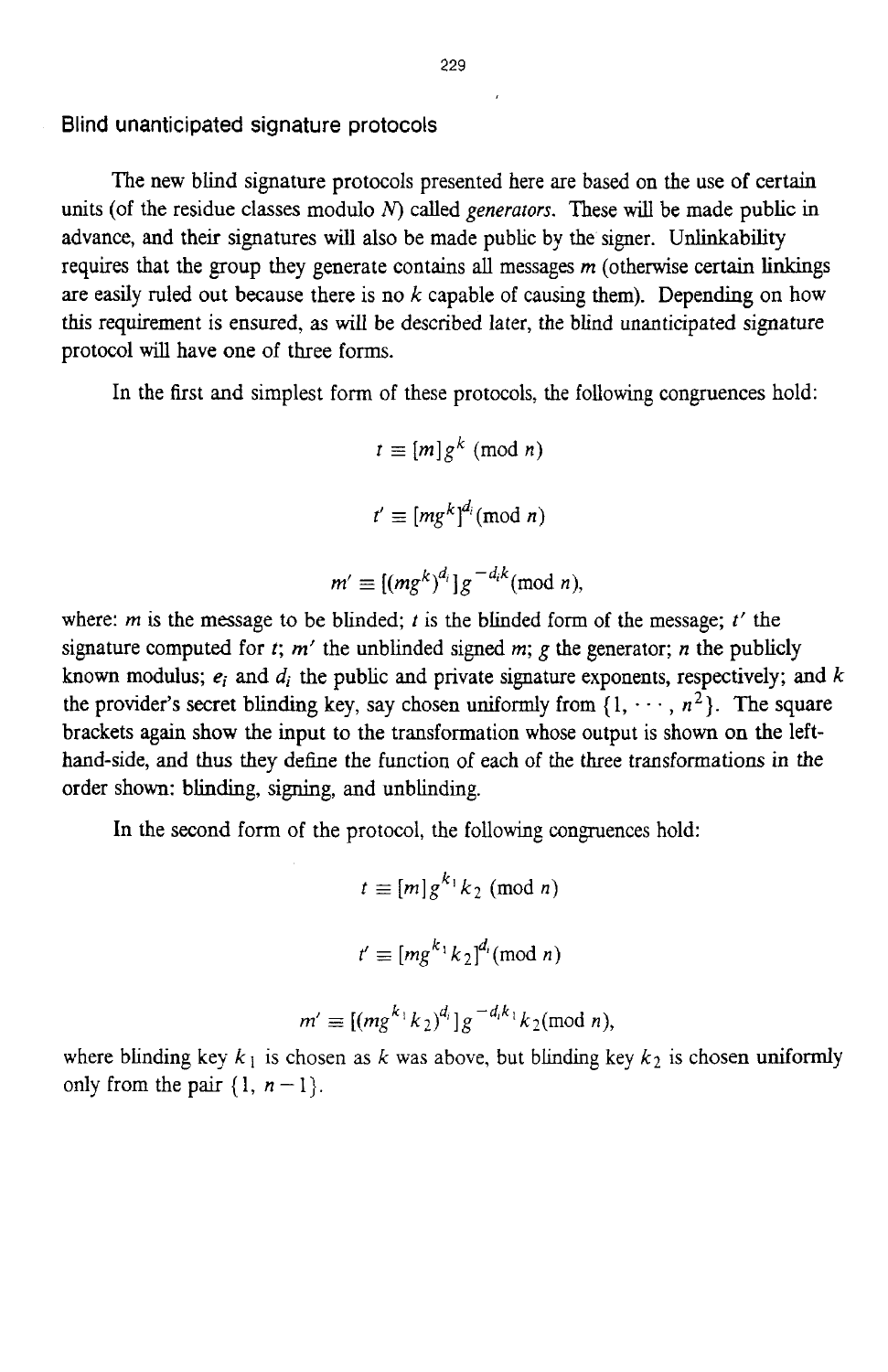In the third and most general case, the following congruences hold:

$$
t \equiv [m] g_1^{k_1} g_2^{k_2} \dots g_r^{k_r} \pmod{n}
$$

$$
t' \equiv [mg_1^{k_1} g_2^{k_2} \dots g_r^{k_r} ]^{d_i} \pmod{n}
$$

$$
m' \equiv [(mg_1^{k_1} g_2^{k_2} \dots g_r^{k_r})^{d_i}] g_1^{-d_i k_1} \dots g_r^{-d_i k_r} \pmod{n},
$$

where each  $k_i$  is a secret blinding key chosen independently as  $k$  was above.

Testing a generator knowing the factorization

If generators for the whole group are known, then unlinkabdity can be maintained without any restriction on the messages that can be signed. Having the factorization of  $p-1$  and  $q-1$  allows efficient verification that a particular proposed set of generators do in fact generate the whole group of units modulo *n.* (Of course these factorizations also allow p and q to be computed easily.) Suppose, for example, that  $GCD(p-1, q-1)=2$ and  $q \equiv 3 \pmod{4}$  (which is quickly checked by comparing the factors of  $p-1$  and  $q-1$ ) and that  $g$  and  $-1$  are to be verified as generating the whole group (so that the second protocol above can be used). Then it is sufficient to venfy that the order of *g* is maximal modulo one factor of *n*, say *p*, and that it generates exactly half the elements modulo the other. This is readily accomplished: first raise *g* to  $p_l^{-1}(p-1)$  and ensure that no *l*,  $1 \leq l \leq k$ , gives the result 1, where the  $p_i$ ,  $1 \leq i \leq k$ , are the prime divisors of  $p-1$ ; perform the same procedure also for the odd primes dividing *q.* 

#### Hiding the factorization with physical security

The above approach works fine if you know the factors, but how can it be used by the signer to convince providers without revealing the factorization? **A** possible solution allows anyone to submit to the signer a physical device for conducting the above test. The signer would give the secret parameters to the device and allow the message containing the logical result ("verifies" or "does not verify") to be sent by the device to its supplier. This should be done in a way that convinces the supplier that the signer cannot falsify the message, while not allowing the device to leak the secret parameters. One way to arrange this is as follows: The supplier creates a number  $c'$  at random, applies a publically known and agreed on one-way function *f,* which is preferably one-to-one, to *c',*  yielding  $c = f(c')$ ; installs c' and *n* in the device; and gives c to the signer along with the device. Then the signer isolates the device from the supplier and feeds it the secret parameters *(p* and *4).* Only if the result is "verifies" does the device output *c'.* The signer then applies f to the output of the device, and checks whether the result is **c,** and if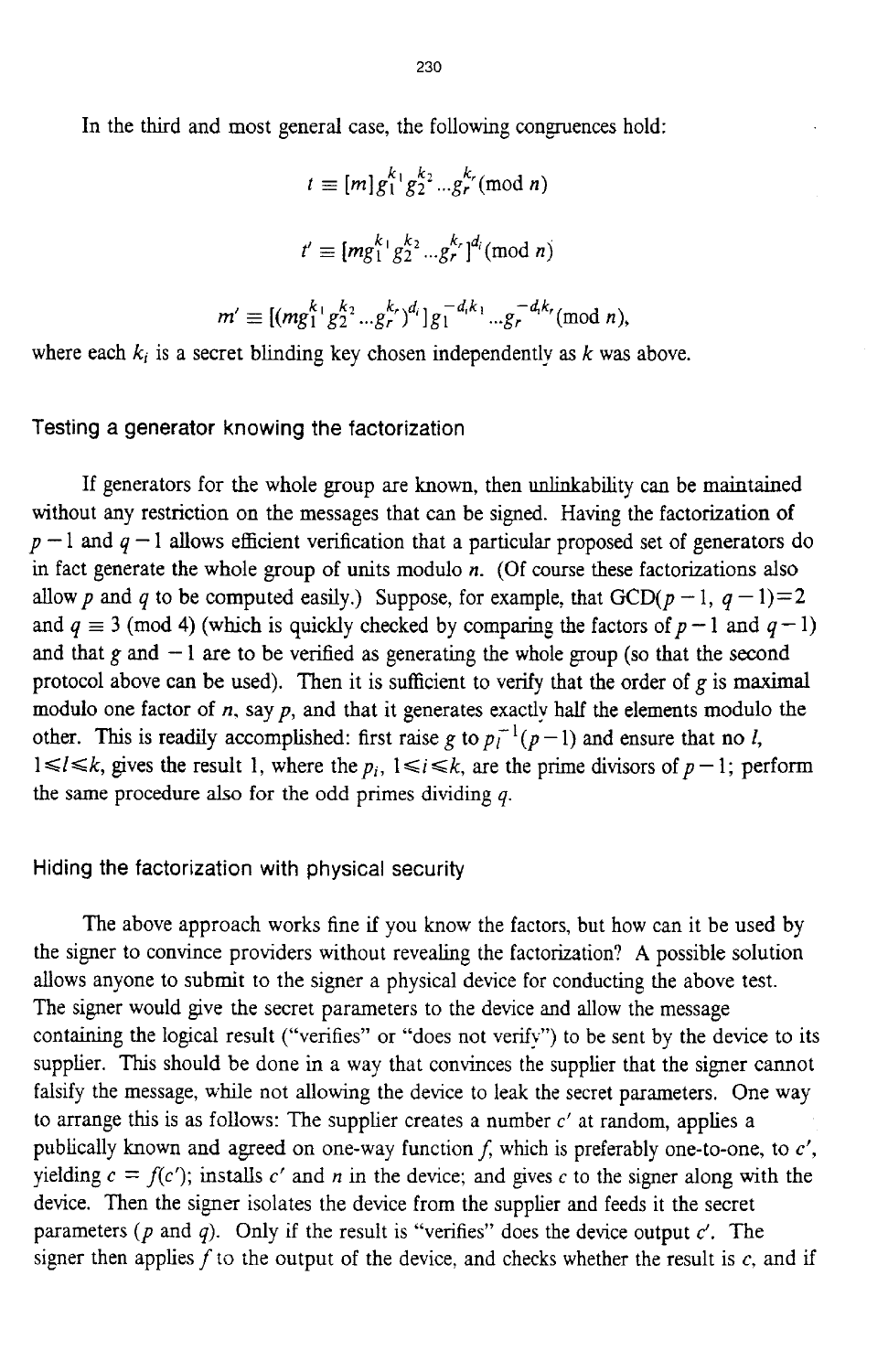so returns this  $c'$  to the supplier. The device is constructed to be tamper resistant enough to make it sufficiently difficult for the signer to obtain *c'* from it in the expected time interval, unless the generator tester yields "verifies."

## Linear cut-and-choose on moduli and generators

In another approach, a prospective signer announces moduli  $n_i$ ,  $1 \le i \le k$ , and corresponding generators  $g_i$  for each (the "cut"). Others determine the single modulus  $n$ among these that will be used (the "choose"), whereupon the signer must make public the factorization of the  $p_l-1$  and the  $q_l-1$ ,  $1 \le l \le j$  and  $l \ne i$ , for all *j* moduli except the *i*th one selected. Then anyone can use the verification techniques described above (which rely on possession of the secret) to venfy ail the other moduli and corresponding generators, thereby obtaining the probability  $1 - j^{-1}$  that the selected modulus would also verify. Such techniques can of course also be used in a great many situations, **as** is well known in the folklore. One way to select *i* would be by a public coin-tossing event. Another way to determine *i* requires each of some set of persons to form a *b'* at random and a corresponding  $b = f(b')$  using a preferably bijective, public one-way function *f*. Then each participant makes public their *b.* Once every *b* is public, the *b'* are revealed, checked, and added modulo the number of moduli *j,* yielding the index *i.* **A** disadvantage of these techniques, compared to the previous approach based on physical devices, is that they are not "open" to new participants once the cut-and-choose is completed.

# Generators not manipulable **by** the **signer**

Yet another way for providers to gain confidence in the suitabllity of generators is for the generators to be determined in a way that cannot easily be manipulated by anyone including the signer. Generators could be chosen by a random process, such as those just described for selecting a particular modulus. Use of a single such randomly chosen and untested generator might not give a high enough probability of providing adequate unlinkability; use of several randomly chosen generators improves the degree of hiding and unlinkability. For instance, it can be shown that use of 22 generators provides a probability of roughly one-millionth that not all blinding factors in the reduced residue system modulo *n* are generated. When additional things are known about the structure of *n,* the probabllities improve greatly and less generators need be used. Examples include: when *n* has exactly two prime factors each congruent to 3 modulo 4 (which can be demonstrated efficiently by a protocol presented by [Peralta & v.d. Graaf 87]) and  $/$  or when  $(p-1)(q-1)$  has no small odd divisors (as is easily checked by asking the signer to sign random values using signature types with small prime  $e_i$ ). A further variation chooses subsets of a set of generators in a key-dependent way.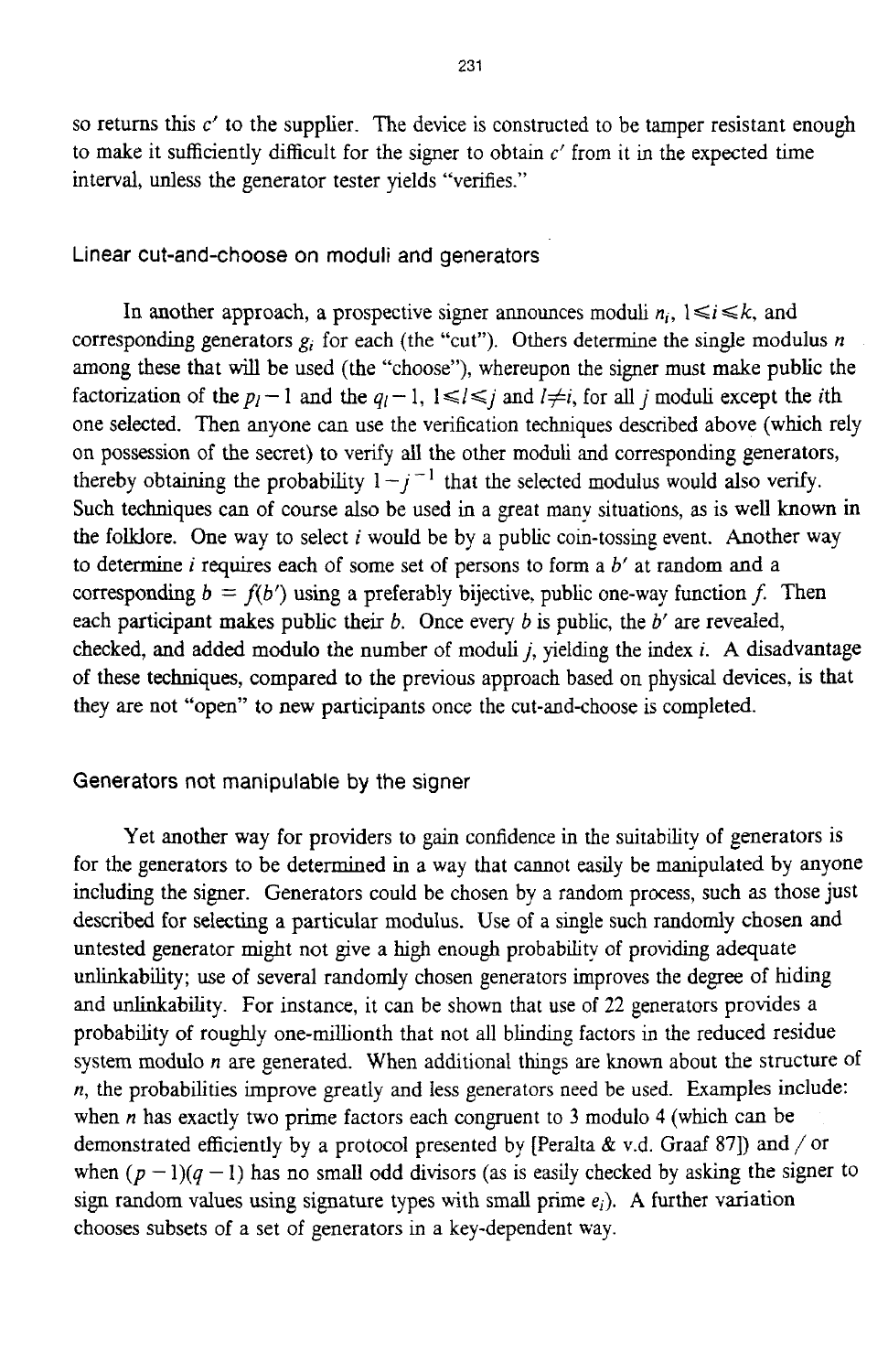#### **Ensuring that messages blinded are powers of g**

This final approach does not require verification or special selection **of** the generator(s): protection against linking is provided by almost any generator(s). Security derives from testing whether the thing to be signed, *m,* is a member of the group generated by the generator(s). This can be used when the signer itself forms *m* as  $m \equiv g^x$ (mod *n),* where *x* is chosen at random by the signer (such **as** is the case in the setting of [Chaum & Evertse 861). Then the signer can participate in a protocol to convince the provider that some *x* satisfying the congruence **is** known to the signer. **The** first protocols for demonstrating such "possession of a discrete log" are presented in [Chaum, Evertse, v.d. Graaf & Peralta 861, and a potentially more efficient version allowing many *m's* **to** be verified at once is presented in [Chaum, Evertse & v.d. Graaf 87].

## **Un lin kability**

It seems that **all** blinding factors cannot be equally hkely, since otherwise the provider would have to choose the exponents from a distribution depending exactly on LCM( $p - 1$ ,  $q - 1$ ). But it is easy to see that choosing the *k*'s uniformly from  $\{1, \dots, n^2\}$  for instance gives a maximum difference in the probability of any two that is less than  $n^{-2}$ , which would be quite adequate in practice.

#### **Open problems**

**A** much cleaner and more general approach might be found. Notice, for example, that if  $(p-1)/2$  and  $(q-1)/2$  are primes, then any g with Jacobi symbol  $-1$  (which can easily be checked knowing only  $n$ ) together with  $-1$  generates the whole group (apart from a few exceptional cases that immediately reveal the factorization of *n).* **Thus,** a protocol allowing anyone interacting with the signer to check that *n* is of such a form without learning its factorization allows generators of the whole group to be verified directly. Any such open protocol for establishing a pair of generators (preferably one of which is  $-1$ ) would of course be quite desirable.

#### **Acknowledgements**

**<sup>I</sup>**am indebted to Jan-Hendrik Evertse for substantial collaboration in related areas during the time that the basic results presented here were developed. Subsequently, **Jan-**Hendrik Evertse, Jeroen van de Graaf, and René Peralta worked with the author to find improved techniques. **Final** revisions also benefited from the comments of Jurjen Bos, Bert den Boer and Gilles Brassard.